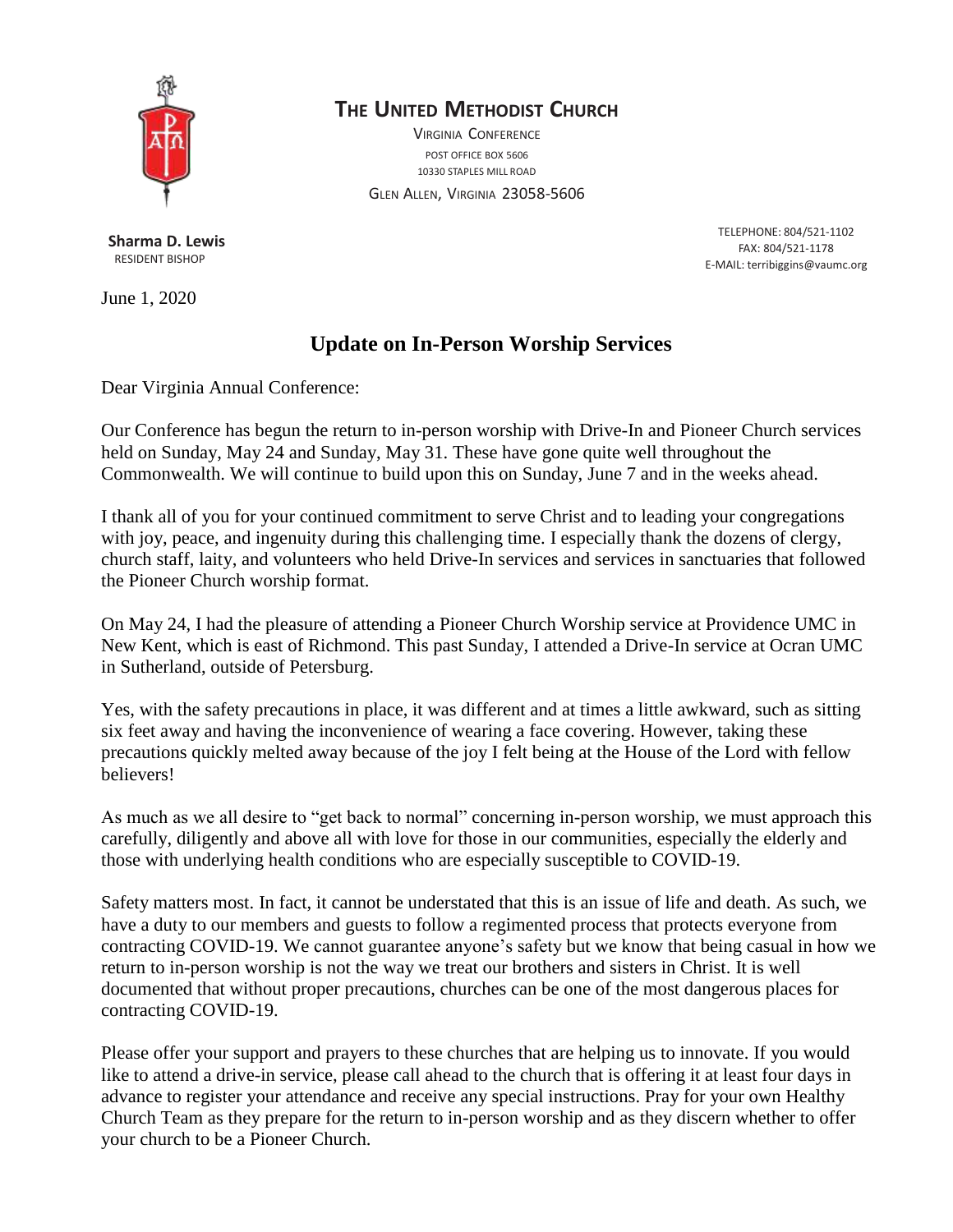Learn more about the core requirements for becoming a Pioneer Church or holding a Drive-In service at your church in the attached appendices. In addition, the Local Church Handbook has a wealth of information for any contingencies that may arise or questions you may have about how the Conference is phasing in the return of in-person worship. It can be found at: [https://vaumc.org/return/.](https://vaumc.org/return/)

Please keep in mind that we are all part of the Body of Christ and we have a duty to protect ourselves, our families, and our brothers and sisters in Christ. We must be measured in how we return to in-person worship. We are to love God and our neighbors and transform the world. We will do both by being careful and safe. The attached sheets and the Handbook are the framework for us to get this right.

I am so proud of how our Conference has remained positive in the face of so much negativity and adversity in our world. Our faith in Jesus Christ provides the only light we need at the end of the tunnel. Our denomination will be stronger because of our connectional nature as United Methodists. Pray for me, as I pray for you.

Thank you for your attention to these matters.

Peace and Blessings, Bishop Sharma D. Lewis

Enclosures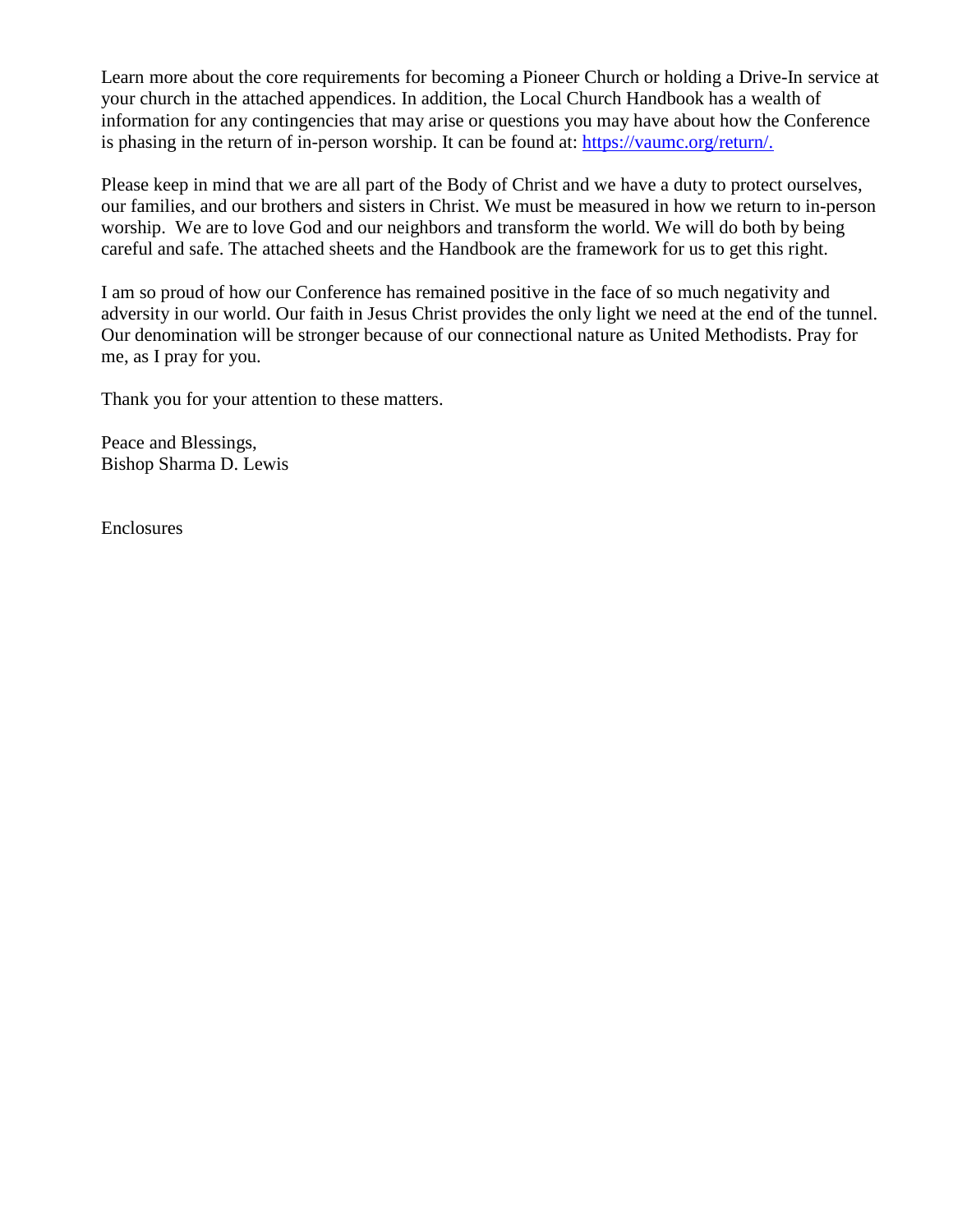## **APPENDIX 1**

#### **QUICK SUMMARY OF THE DRIVE-IN WORSHIP SERVICE REQUIREMENTS**

- Those that want to attend must register with the church in advance **at least four days before** the service so there can be adequate planning.
- On the day of the service, if you are sick from anything, please stay home
- Before leaving your home to attend the service, each attendee must:
	- o Take his/her temperature. It must be less than 100.4 degrees Fahrenheit to attend worship
	- o Be prepared to be without access to the church's restrooms
	- o Bring face coverings in case of an emergency and you need to leave your vehicle
- When you arrive at church, do not leave your vehicle to socialize with anyone
- Singing is encouraged in vehicles and a soloist is allowed on stage with proper social distancing from the pastor and others on the stage
- Digital bulletin
- Digital words for worship elements
- No childcare during the worship service
- No nursery or children's time
- No Sunday School
- No coffee or fellowship time
- No restrooms will be open for members and guests
- No handshakes or hugging
- Offering is drop off only or collected with baskets on poles to remain 6 feet away from the vehicle
- Communion (pre-packaged)—The communion requirements will be released during the week of June 1 since we have communion on June 7